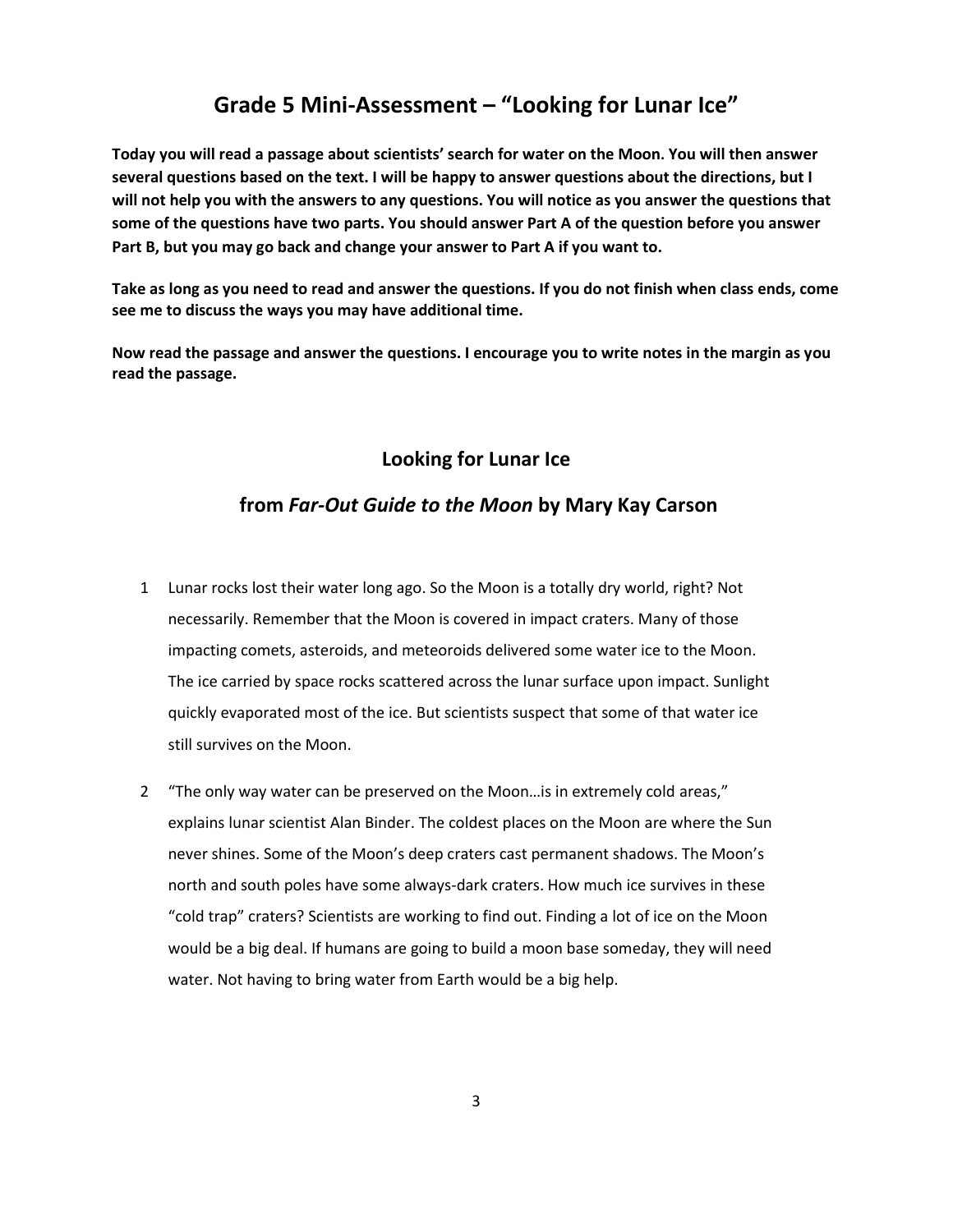#### **SEARCHING THE SHADOWS**

- 3 Two decades passed without a single lunar visitor after the last astronaut walked on the Moon in 1972. Another spacecraft finally headed to our orbiting neighbor in 1994. No humans were aboard *Clementine* when it launched. It was a robotic space probe. *Clementine* mapped the Moon's surface. It found permanently dark craters near the Moon's poles. *Clementine's* radar also found hints of ice in those craters. But when radar telescopes on Earth looked, they could not find the lunar ice. So was it really there?
- 4 *Lunar Prospector* went to find out in 1998. The small space probe scanned the Moon's surface. Seven weeks after orbiting, *Lunar Prospector* scientists made a big announcement. "We have found water at both lunar poles," Alan Binder told reporters in March of 1998. He was in charge of the *Lunar Prospector* mission. Water ice crystals seemed to be mixed in with the dusty lunar soil. *Lunar Prospector* scientists said that a small lake's worth of water lay scattered as frost near the Moon's poles.
- 5 How could scientists be sure this time? They sacrificed their spacecraft to find out. In July of 1999, engineers sent *Lunar Prospector* crashing into a dark crater at the Moon's south pole. Scientists figured that the crash's dust cloud would have some water vapor in it. But no water showed up. The mystery of water of the Moon would take another ten years to solve.

#### **MORE THAN EXPECTED**

6 When the robotic explorer *Lunar Reconnaissance Orbiter* flew to the Moon in 2009, another spacecraft piggybacked on it. The *Lunar Crater Observation and Sensing Satellite (LCROSS)* aimed to finally answer whether or not there is ice on the Moon. Soon after launch, *LCROSS* separated from its ride and headed for crater Cabeus near the Moon's south pole. First *LCROSS* sent its booster rocket crashing into the crater. The spacecraft quickly radioed back what it saw in the debris cloud. Only minutes later *LCROSS* slammed itself into the crater, too, as astronomers on Earth searched the kicked-up cloud for water—and found it.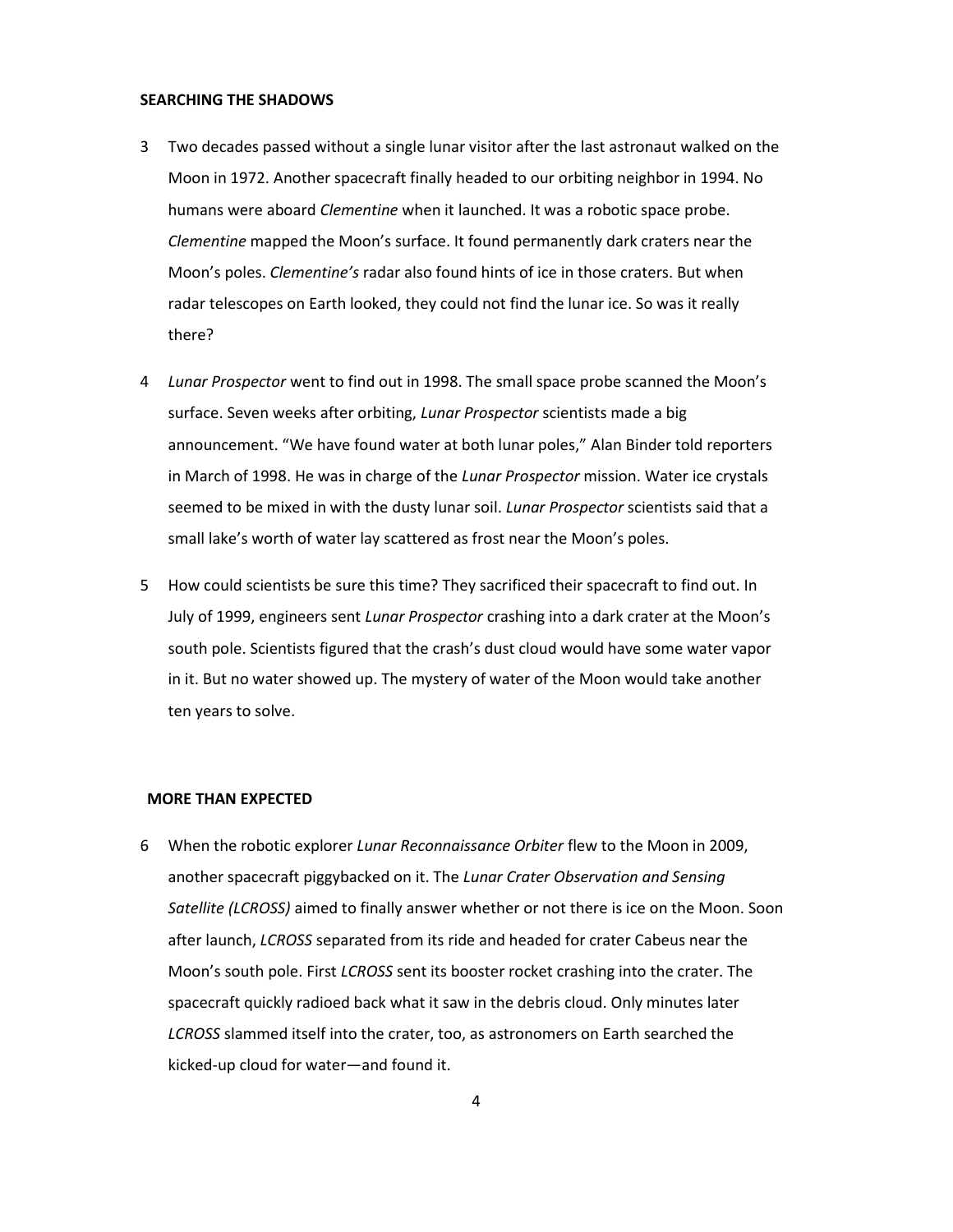

This illustration shows the *LCROSS* studying the debris plume from its crashed rocket booster.

(Courtesy of NASA)

- 7 "Yes, we found water," *LCROSS* scientist Anthony Colaprete told reporters during the big announcement in late 2009. "And we didn't find just a little bit." They'd found enough water to fill a dozen two-gallon buckets. There's likely a lot of ice on the Moon.
- 8 While *LCROSS* solved the Moon's water mystery, it created another one. Scientists haven't been able to identify some of the materials kicked-up into the debris cloud yet. Scientists hope to find out what else might be hiding in them.

"Looking for Lunar lce" from *Far-Out Guide to the Moon* by Mary Kay Carson; pgs 29-35 (text only); ©2011 by Mary Kay Carson; ISBN 978-0-7660-3189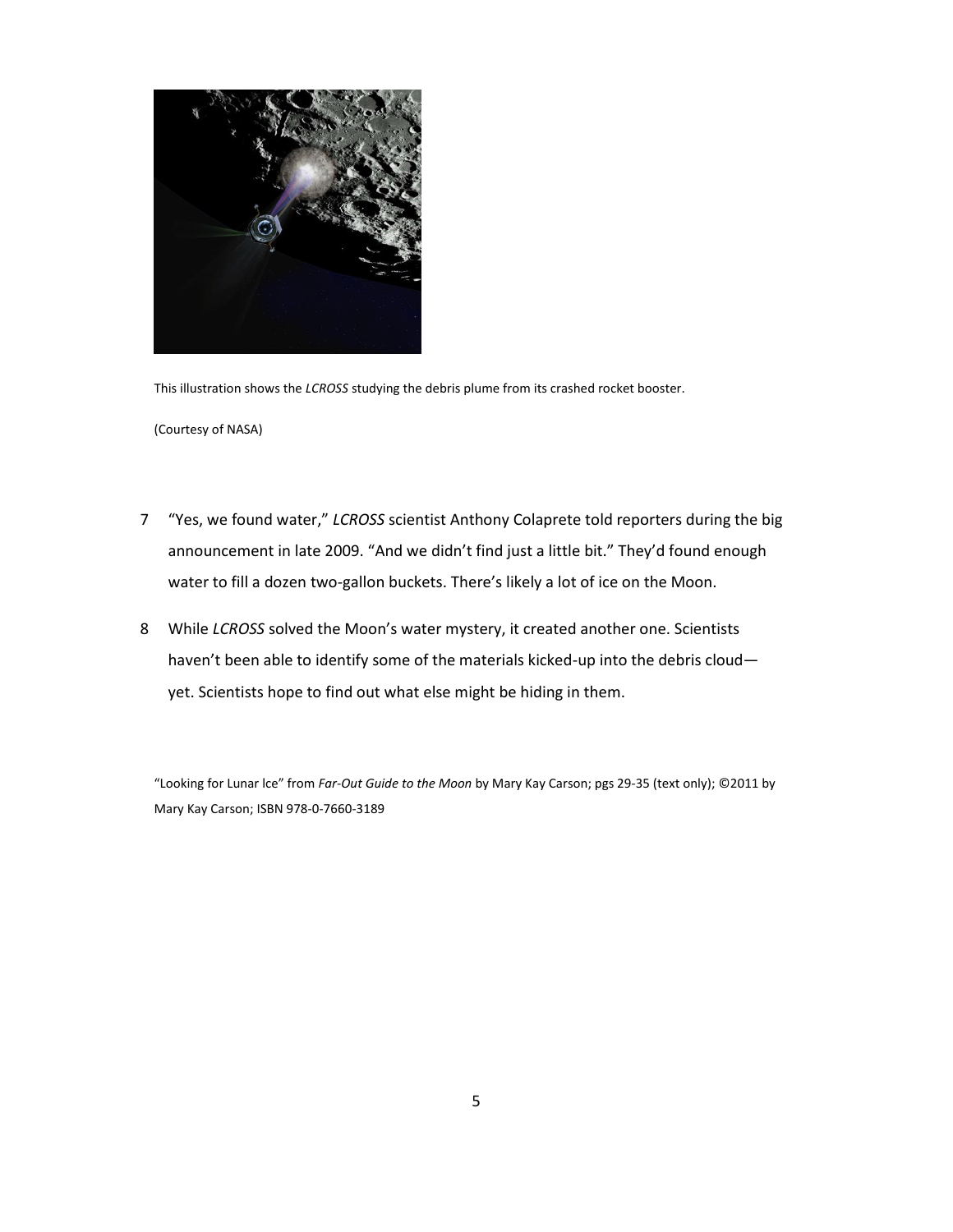#### **QUESTIONS**

**1. The following item has two parts. Answer Part A and then answer Part B.**

**Part A: What is the best definition of the word impact as it is used in the paragraph 1 of the article?**

- **A.** dangerous force
- **B.** hard smash
- **C.** sudden change
- **D.** falling motion

#### **Part B: What are two ways that the word impact helps develop important ideas in the article?**

- **A.** It shows that space is full of different types of debris.
- **B.** It proves that the moon is made of soft material.
- **C.** It explains how the moon's deep craters were formed.
- **D.** It explains why there is little water on the moon's surface.
- **E.** It tells how water was carried to the moon.
- **F.** It tells how the moon is affected by the sun.

## **2. Based on the article, what were the two strongest reasons for investigating whether there is water on the moon?**

- **A.** to study how water differs from place to place
- **B.** to solve an interesting mystery
- **C.** to better understand how craters form
- **D.** to prepare for the possibility of a base
- **E.** to find new water sources for people on Earth
- **F.** to test out the latest space probes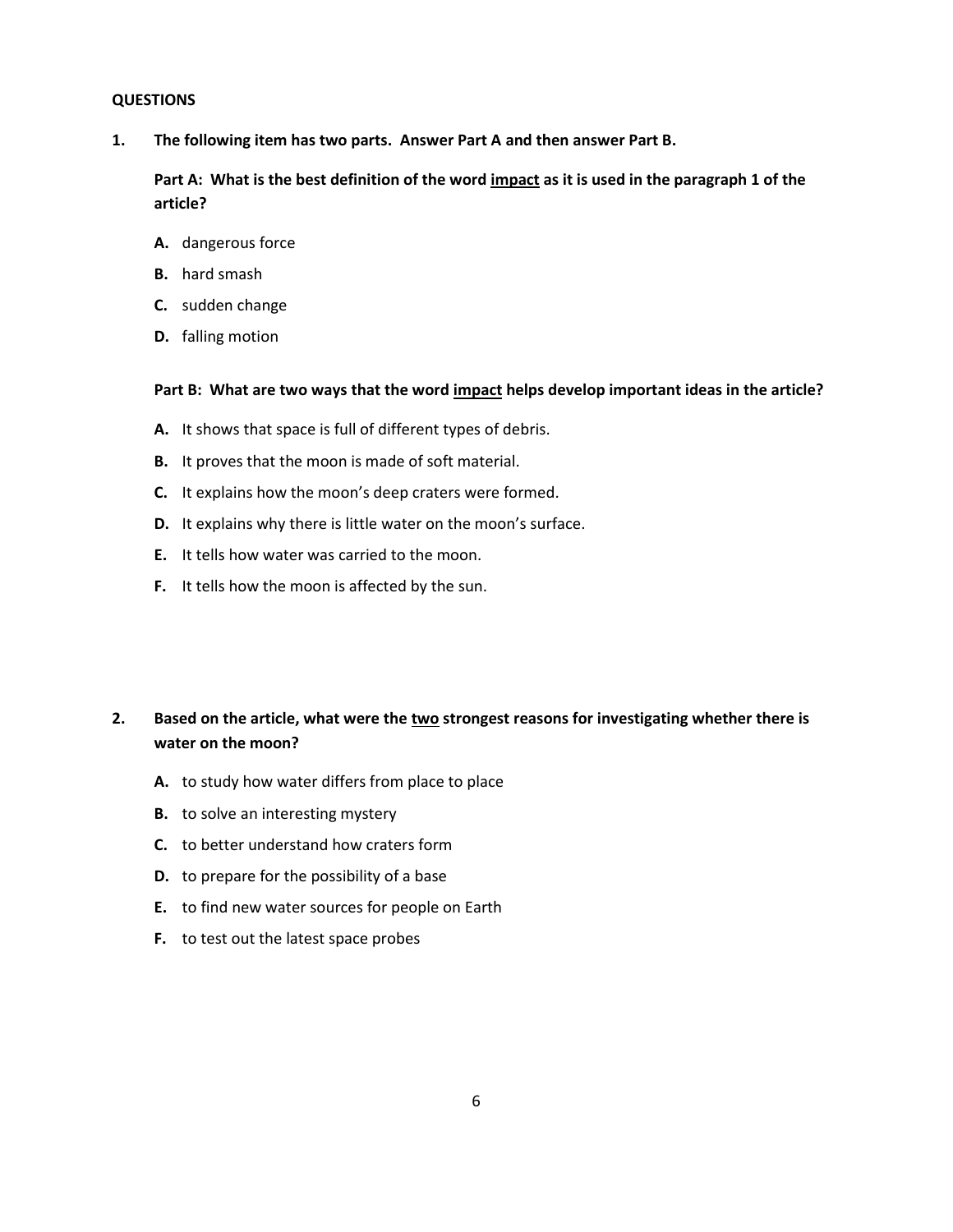#### **3. The following item has two parts. Answer Part A and then answer Part B.**

#### **Part A: Why did scientists make the** *Lunar Prospector* **crash into a crater?**

- **A.** They wanted to dispose of the probe because it was no longer useful.
- **B.** They wanted to know exactly how deep the crater was.
- **C.** They wanted to see if it could locate the *Clementine* in the crater.
- **D.** They wanted to create a dust cloud they could study.

#### **Part B: In what way did the crash of the** *Lunar Prospector* **cause a problem for the scientists?**

- **A.** It made them think there was no water on the moon after all.
- **B.** It resulted in the loss of a valuable spacecraft.
- **C.** It revealed materials they did not recognize.
- **D.** It made conditions on the moon bad for future probes.

## **4. How is the main idea in the first two paragraphs of the article related to the main idea in the rest of the article?**

- **A.** The first two paragraphs give reasons there could be water ice on the moon, and the rest of the article explains how scientists have explored this possibility.
- **B.** The first two paragraphs describe which parts of the moon are the coldest, and the rest of the article explains how scientists have gathered data about temperatures on the moon.
- **C.** The first two paragraphs show how water on the moon could help people, and the rest of the article explains why LCROSS was sent into space to help gather information about ice on the moon.
- **D.** The first two paragraphs describe the problem scientists face in trying to collect information about the moon, and the rest of the article lists solutions that have helped overcome this problem.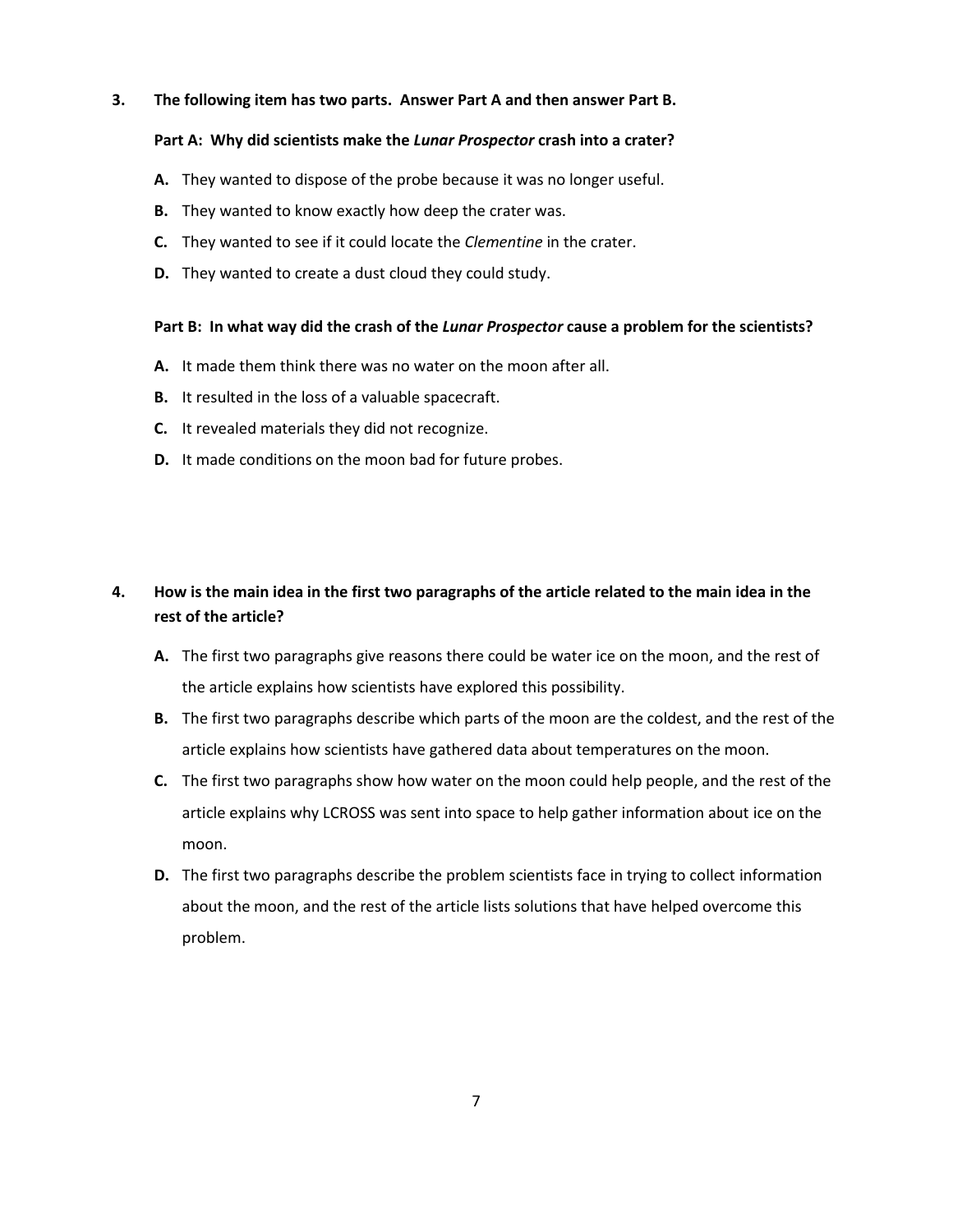**5. Each of the spacecraft in the chart below had a role in helping scientists determine whether or not there is water on the moon. From the list of contributions below, select the most important way that each of these four crafts provided support for the exploration of the moon. Write each of your choices in the proper place on the chart.**

**Spacecraft Biggest Contribution**

| <b>Clementine</b>           |  |
|-----------------------------|--|
|                             |  |
| <b>Lunar Prospector</b>     |  |
|                             |  |
| <b>Lunar Reconnaissance</b> |  |
| <b>Orbiter</b>              |  |
|                             |  |
| <b>LCROSS</b>               |  |

### **List of Contributions**

- **found ice crystals in soil near poles**
	- **scanned moon's surface**
	- **revealed water by crashing into crater**
	- **sent booster rocket into crater**
	- **found hints of ice in dark craters**
	- **mapped moon's surface**
	- **carried craft designed to solve water mystery**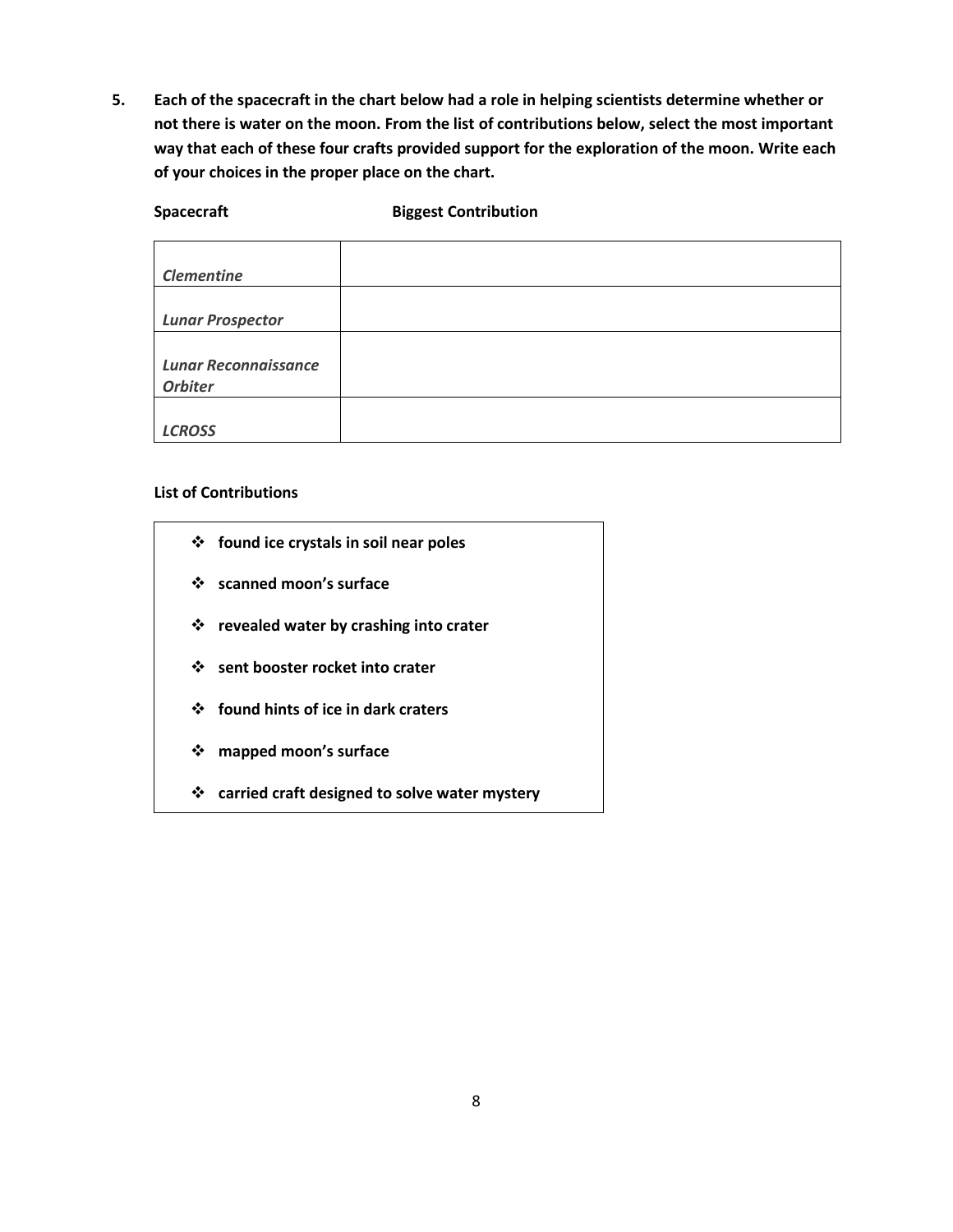#### **6. Based on the article, what are two things we still do not know about the moon?**

- **A.** Whether there is water anywhere but the poles
- **B.** Whether ice on the moon can melt
- **C.** Why certain craters are so cold and deep
- **D.** How much water is on the moon
- **E.** What some of the materials at the bottom of craters are
- **F.** How lunar rocks became scattered across the moon

#### **7. The following question has two parts. Answer Part A and then answer Part B.**

## **Part A: Why did scientists choose the crater Cabeus as the site to crash the LCROSS and its booster rocket?**

- **A.** The crater is an impact crater near the Moon's south pole, where more water ice is likely to have been scattered.
- **B.** The inside of the crater is always dark, making it cold enough to keep water ice from evaporating.
- **C.** The crater is one of the smaller ones on the Moon, where less evaporation of the water ice takes place.
- **D.** The outside of the crater is not in complete darkness, making it easier for scientists to see the water ice.

## **Part B: Which detail from the first two paragraphs of the article best supports the response to Part A?**

- **A.** "Remember that the Moon is covered in impact craters. Many of those impacting comets, asteroids, and meteoroids delivered some water ice to the Moon. "
- **B.** "The ice carried by space rocks scattered across the lunar surface upon impact. Sunlight quickly evaporated most of the ice."
- **C.** "But scientists suspect that some of that water ice still survives on the Moon."
- **D.** "The coldest places on the Moon are where the Sun never shines. Some of the Moon's deep craters cast permanent shadows."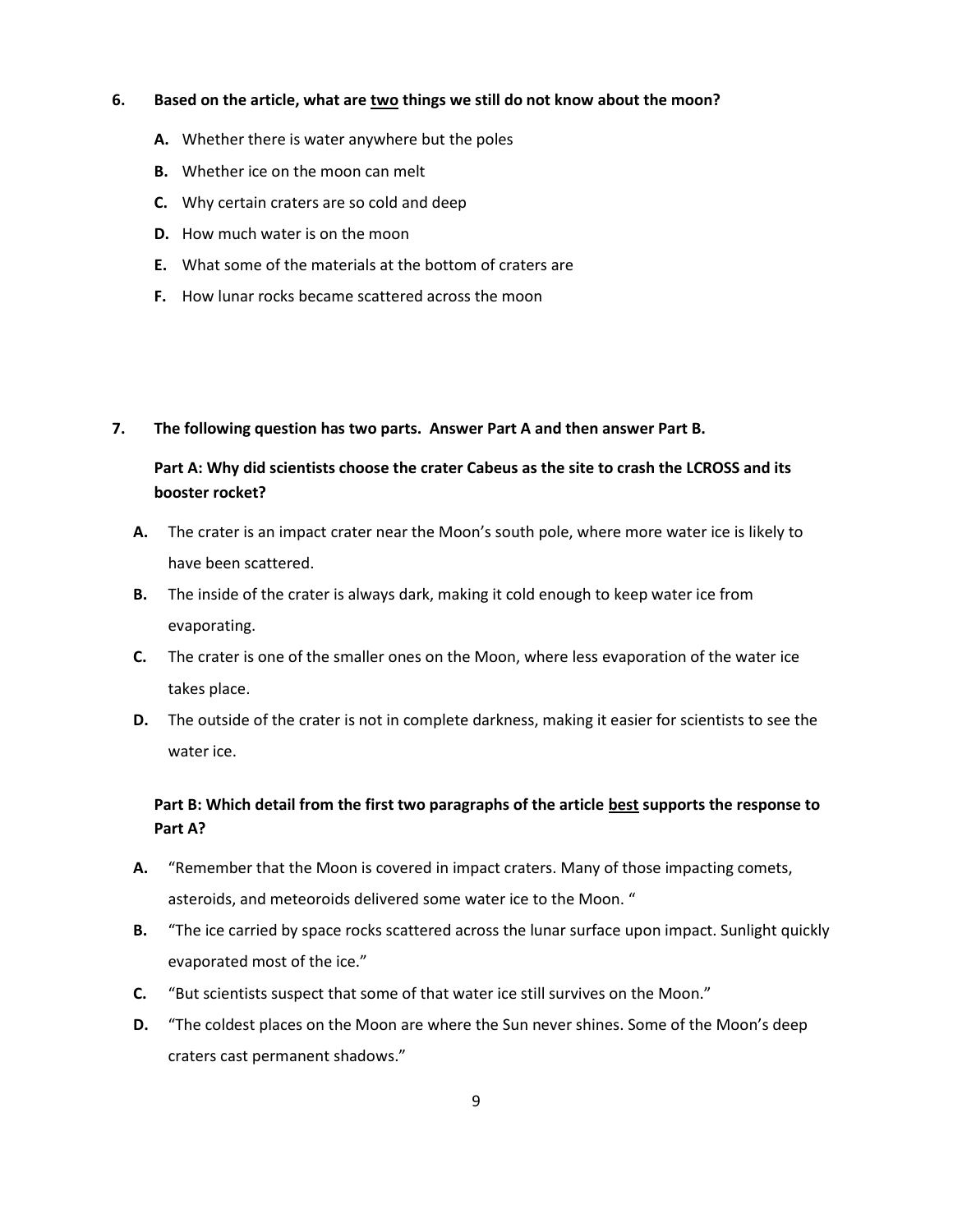**8. (Optional writing prompt): Explain how scientists finally answered the question of whether or not there is water on the moon. Describe how the idea first came to the attention of scientists, how it was supported or challenged by evidence, and what scientists believe now. Be sure to use details from the article to support your response. Write your response using the lines on the next page.** 

**Your response will be scored on how well you:** 

- **Demonstrate your understanding of the ideas of the text**
- **Use evidence from the text to help develop and support your ideas**
- **Organize your response in a logical manner**
- **Demonstrate an appropriate writing style through the use of precise word choice and varied sentences**

 $\overline{\phantom{0}}$ 

**Use standard conventions for writing** 

 $\Gamma$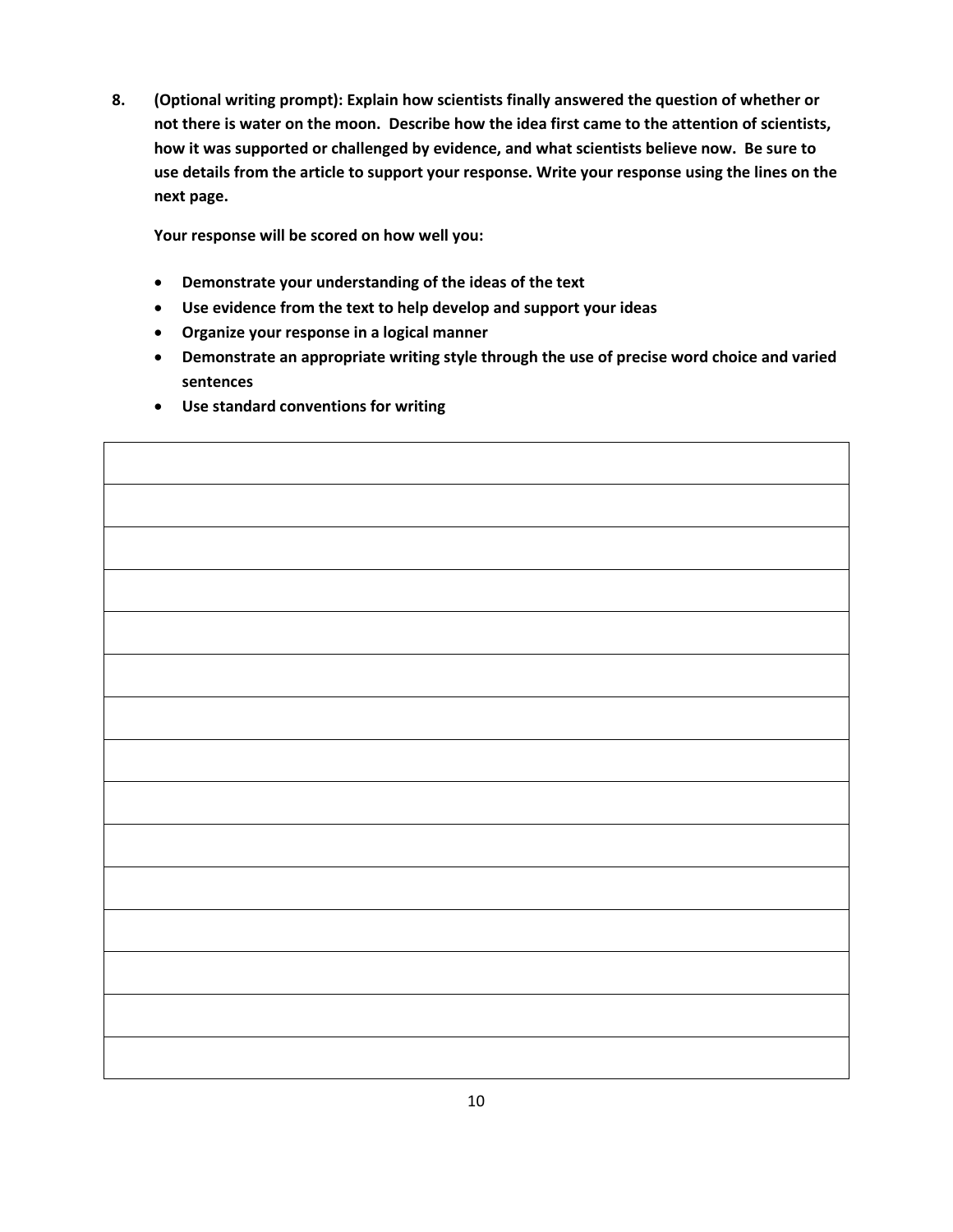## **Information for Teachers: Quantitative and Qualitative Analyses of the Text**

Regular practice with complex texts is necessary to prepare students for college and career readiness. The excerpt for this mini-assessment is placed at grade 5 for the purpose of this exemplar. This section of the exemplar explains the process that was used to place the text at grade 5 and the reasons that it meets the expectations for text complexity in Reading Standard 10. "Appendix A of the Common Core" and the "Supplement to Appendix A: New Research on Text Complexity" lay out a research-based process for selecting complex texts.

- 1. Place a text or excerpt within a **grade band** based on at least one<sup>1</sup> quantitative measure according to the research-based conversion table provided in the "Supplement to Appendix A: New Research on Text Complexity" [\(www.corestandards.org/resources\)](http://www.corestandards.org/resources).
- 2. Place a text or excerpt at a **grade level** based on a qualitative analysis.

|                         | <b>Quantitative Measure #1</b> | <b>Quantitative Measure #2</b> |
|-------------------------|--------------------------------|--------------------------------|
| "Looking for Lunar Ice" | Lexile: 860                    | Flesch-Kinkaid: 6.1            |

After gathering the quantitative measures, the next step is to place the quantitative scores in the Conversion Table found in the "Supplement to Appendix A" [\(www.corestandards.org/resources\)](http://www.corestandards.org/resources) and determine the **grade band** of the text. **NOTE: With scientific texts, there are often many scientific terms that drive the readability ratings up. Careful attention should be paid to the complexity of the topic itself in these cases so that the scientific terms don't force the passage into a grade level that is too high for the concept.** Figure 1 reproduces the conversion table from the Supplement to Appendix A, showing how the initial results from Flesch-Kinkaid and the Lexile measure were converted to grade bands.

| Common<br><b>Core Band</b> | <b>ATOS</b>     | <b>Degrees of</b><br><b>Reading</b><br>Power <sup>®</sup> | Flesch-<br><b>Kincaid</b> <sup>5</sup> | <b>The Lexile</b><br>Framework <sup>®</sup> | <b>Reading</b><br><b>Maturity</b> | <b>SourceRater</b> |
|----------------------------|-----------------|-----------------------------------------------------------|----------------------------------------|---------------------------------------------|-----------------------------------|--------------------|
| $2nd - 3rd$                | $2.75 - 5.14$   | $42 - 54$                                                 | $1.98 - 5.34$                          | $420 - 820$                                 | $3.53 - 6.13$                     | $0.05 - 2.48$      |
| $4^{th} - 5^{th}$          | $4.97 - 7.03$   | $52 - 60$                                                 | $4.51 - 7.73$                          | $740 - 1010$                                | $5.42 - 7.92$                     | $0.84 - 5.75$      |
| $6^{th} - 8^{th}$          | $7.00 - 9.98$   | $57 - 67$                                                 | $6.51 - 10.34$                         | $925 - 1185$                                | $7.04 - 9.57$                     | $4.11 - 10.66$     |
| $9^{th} - 10^{th}$         | $9.67 - 12.01$  | $62 - 72$                                                 | $8.32 - 12.12$                         | $1050 - 1335$                               | $8.41 - 10.81$                    | $9.02 - 13.93$     |
| $11^{th}$ – CCR            | $11.20 - 14.10$ | $67 - 74$                                                 | $10.34 - 14.2$                         | $1185 - 1385$                               | $9.57 - 12.00$                    | $12.30 - 14.50$    |

 $\overline{a}$ 

Figure 1: Updated Text Complexity Grade Bands and Associated Ranges from Multiple Measures<sup>7</sup>

 $^1$  For higher stakes tests, it is recommended that two corresponding text complexity measures be used to place a text in a grade band. When two measures are used, both placing the text in the same **band**, the results provide additional assurance that the text selected is appropriate for the band.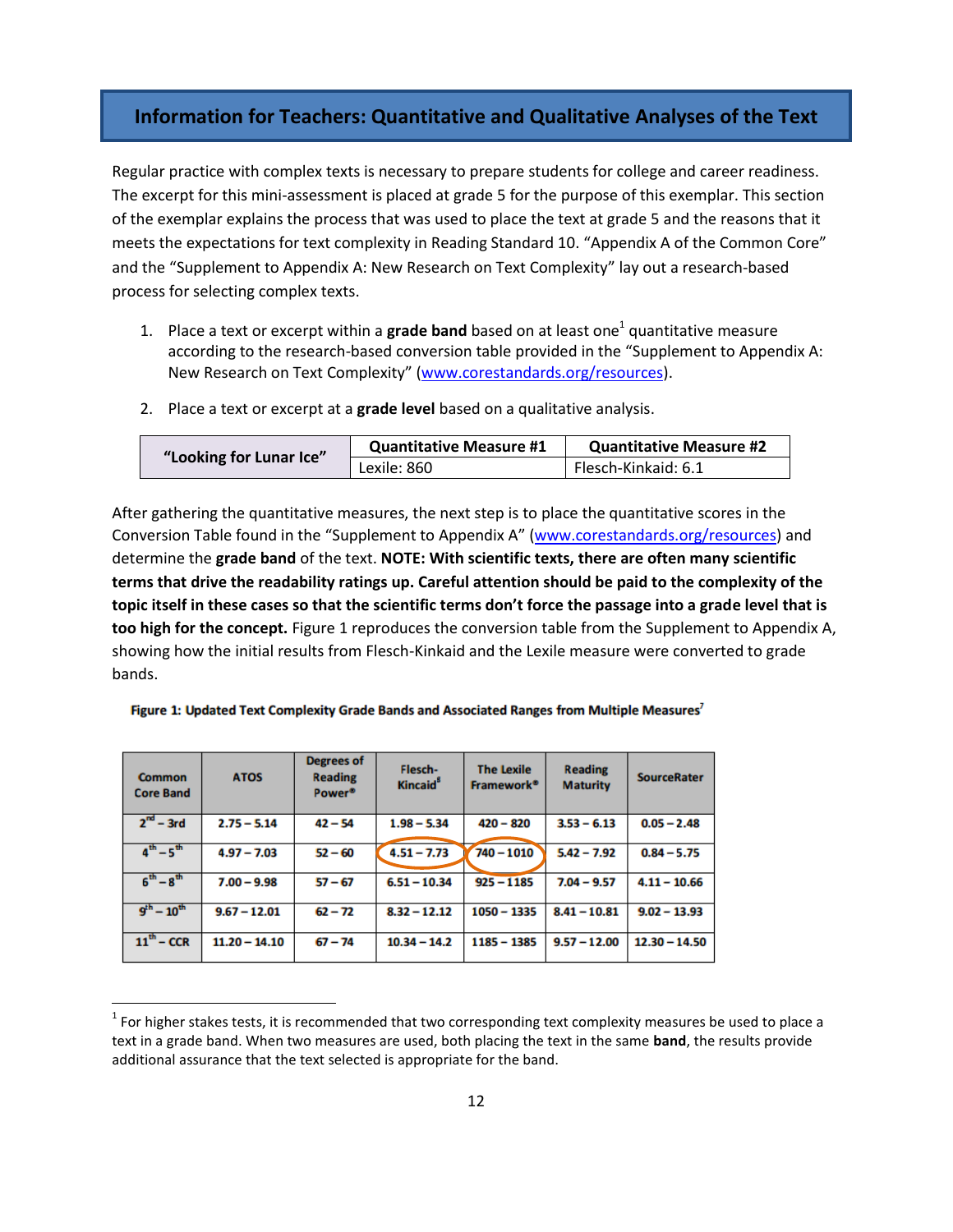To find the **grade level** of the text within the designated grade band, engage in a systematic analysis of the characteristics of the text. The characteristics that should be analyzed by doing a qualitative analysis are included below and discussed fully in Appendix A of the CCSS. [\(www.corestandards.org\)](http://www.corestandards.org/).

| <b>Qualitative Analysis</b>                                                 | "Looking for Lunar Ice"                                                                                                                                                                                                                                                                                                                                                                                                                                                                                                                                                                                                                                                |            | Where to place within the band? |                  |                   |          |                                 |
|-----------------------------------------------------------------------------|------------------------------------------------------------------------------------------------------------------------------------------------------------------------------------------------------------------------------------------------------------------------------------------------------------------------------------------------------------------------------------------------------------------------------------------------------------------------------------------------------------------------------------------------------------------------------------------------------------------------------------------------------------------------|------------|---------------------------------|------------------|-------------------|----------|---------------------------------|
| <b>Category</b>                                                             | Notes and comments on text, support for placement in this band                                                                                                                                                                                                                                                                                                                                                                                                                                                                                                                                                                                                         | Too<br>Low | Early<br>mid<br>4               | $Mid -$<br>end 4 | Early<br>mid<br>5 | End<br>5 | <b>NOT</b><br>suited<br>to band |
| Structure: (both story<br>structure or form of piece)                       | This excerpt is organized in an accessible manner. The author presents a problem (an unsolved<br>mystery) and then describes the ways NASA set out to find answers. The details about how NASA<br>conducted its fact finding are provided in chronological order, guiding readers through the various<br>lunar missions. The conclusion introduces a secondary mystery, leaving readers wondering about<br>how much water is on the moon. Subheadings should help enhance the reader's understanding of<br>content, and a supplementary illustration directly supports the text. Together, these aspects of the<br>structure help make the text accessible at grade 5. |            |                                 |                  |                   |          |                                 |
| Language Clarity and<br>Conventions                                         | The language conventions in the text are explicit and straightforward. The excerpt includes simple<br>and compound sentences, mixed with a number of more complex constructions (e.g., When the<br>robotic explorer Lunar Reconnaissance Orbiter flew to the Moon in 2009, another spacecraft<br>piggybacked on it.). Vocabulary is mostly contemporary and familiar. There are instances of tier 3<br>words that may be unfamiliar to students (asteroids, meteoroids, orbiting); however, there is<br>sufficient context for readers to grasp the meaning of the subject-specific vocabulary.                                                                        |            |                                 |                  |                   |          |                                 |
| Knowledge Demands (life,<br>content, cultural/literary)                     | To understand the text, it would be helpful for students to have a basic understanding of space<br>exploration and the Moon's environment. But even without that knowledge, the information<br>needed to answer the test questions lies within the four corners of the text.                                                                                                                                                                                                                                                                                                                                                                                           |            |                                 |                  |                   |          |                                 |
| Levels of Meaning (chiefly<br>literary)/ Purpose (chiefly<br>informational) | The main purpose of the text is implicit but readily accessible: After many years and several lunar<br>explorations investigating the presence of lunar ice, scientists confirmed that water is present on<br>the Moon. Their next mystery is also presented: How much water is there?                                                                                                                                                                                                                                                                                                                                                                                 |            |                                 |                  |                   |          |                                 |
| <b>Overall placement:</b><br>Grade 5                                        | Justification: This text is moderately complex in regard to sentence structure, vocabulary, and<br>knowledge demands. The domain-specific vocabulary may be challenging, but is still likely to be<br>accessible to the average 5 <sup>th</sup> grader. This mini-assessment may be most appropriate for<br>advanced 5 <sup>th</sup> graders early in the year or all 5 <sup>th</sup> graders later in the year.                                                                                                                                                                                                                                                       |            |                                 |                  |                   |          |                                 |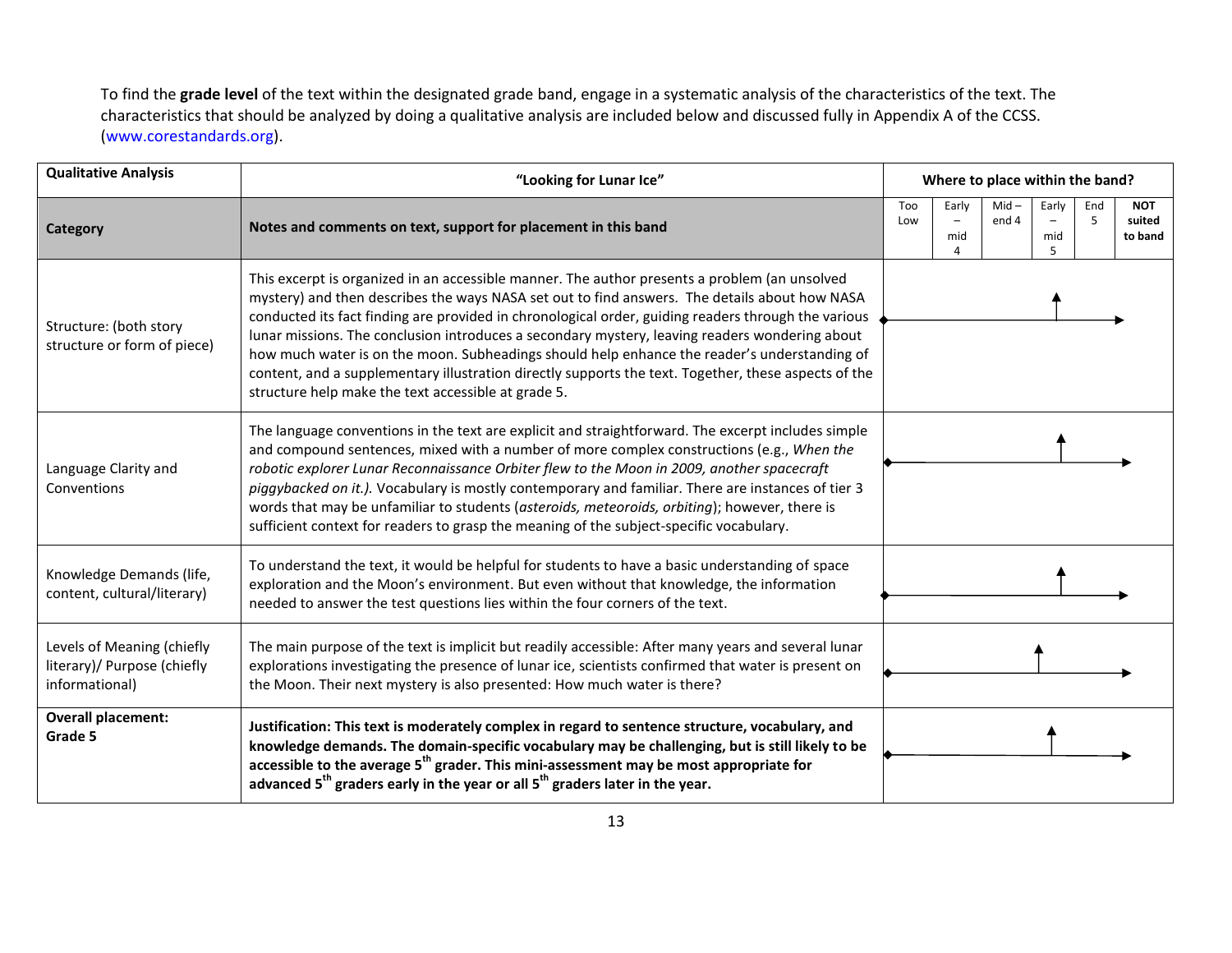# **Question Annotations: Correct Answer(s) and Distractor Rationales**

| Question<br><b>Number</b> | Correct Answer(s) | <b>Standards</b> | <b>Rationales for Answer Options</b>                                                                                                                                                                                                                                                                                                                                                                                                                                                                                                                                                                                                                                                                                                                                                                              |
|---------------------------|-------------------|------------------|-------------------------------------------------------------------------------------------------------------------------------------------------------------------------------------------------------------------------------------------------------------------------------------------------------------------------------------------------------------------------------------------------------------------------------------------------------------------------------------------------------------------------------------------------------------------------------------------------------------------------------------------------------------------------------------------------------------------------------------------------------------------------------------------------------------------|
| 1 Part A                  | B                 |                  | Although an impact might serve as a "dangerous force," in paragraph 1 the word "impact" is used to<br>Α.<br>show that an object smashed forcefully into the moon.<br>В.<br>This is the correct answer. "Hard smash" refers to the force with which the space rocks land.<br>"Sudden change" refers to how quickly the space rocks affected the lunar surface rather than the force<br>C.<br>of their landing.<br>"Falling motion" refers to how the space rocks moved rather than the force of their landing.<br>D.                                                                                                                                                                                                                                                                                               |
| 1 Part B                  | C, E              | RI.5.4, RI.5.1   | The word "impact" helps develop how space rocks affected the moon, rather than what other types of<br>Α.<br>debris exist in space.<br>B. The word "impact" suggests that space rocks changed the surface of the moon because of their great<br>force, not because of the composition of the moon.<br>This is a correct answer. The powerful force of the space rocks hitting the surface of the moon caused<br>C.<br>deep craters to form.<br>The amount of water on the lunar surface is dependent on factors other than the force of space rocks<br>D.<br>hitting the moon.<br>This is a correct answer. The space rocks that impacted the surface of the moon delivered water to the<br>Ε.<br>moon.<br>"Impact" focuses on the effect of space rocks on the moon, not the effect of the sun on the moon.<br>F. |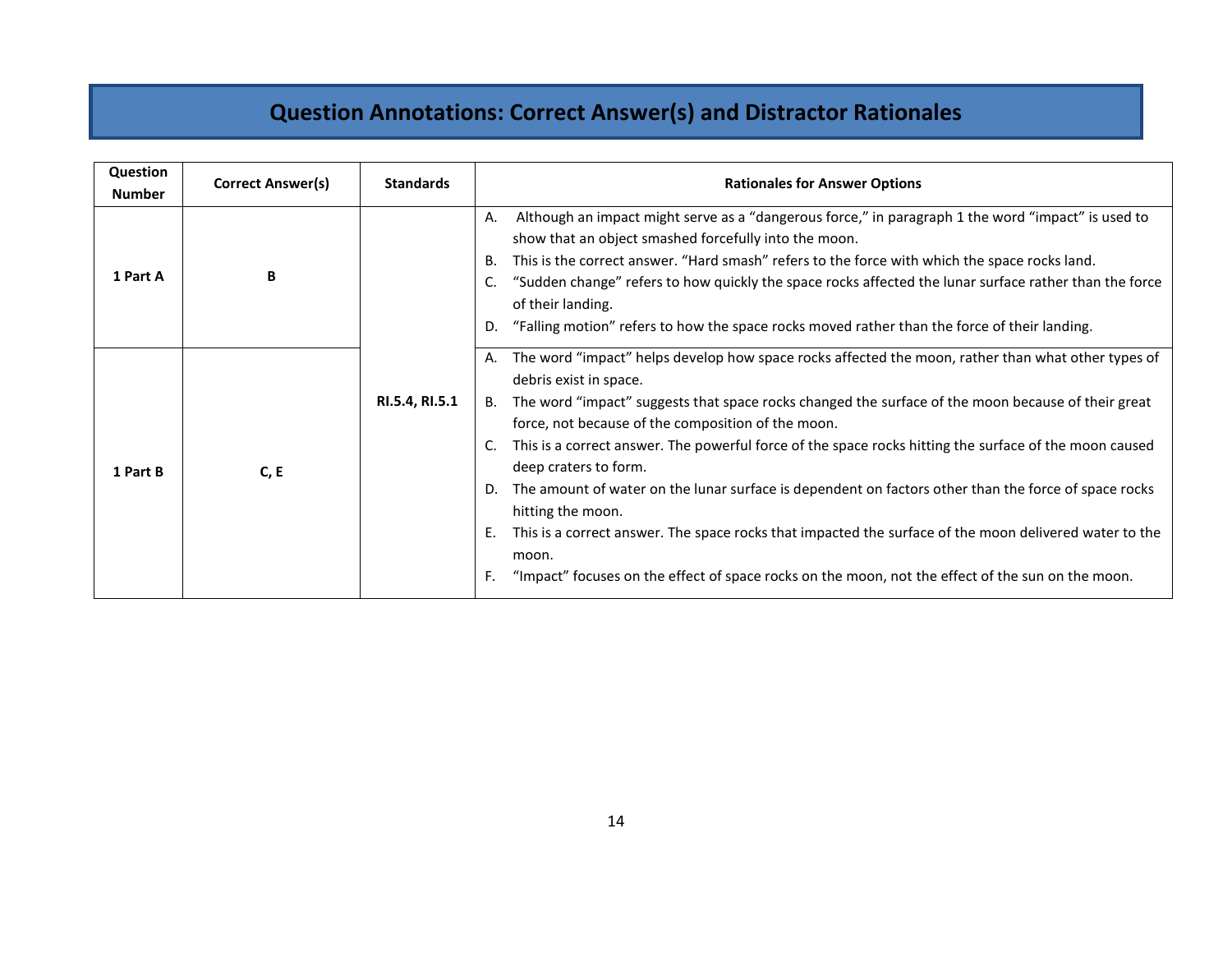| Question<br><b>Number</b> | <b>Correct Answer(s)</b> | <b>Standards</b> | <b>Rationales for Answer Options</b>                                                                                                                                                                                                                                                                                                                                                                                                                                                                                                                                                                                                                                                                                                                                                                                                                                                                                                                                                                       |
|---------------------------|--------------------------|------------------|------------------------------------------------------------------------------------------------------------------------------------------------------------------------------------------------------------------------------------------------------------------------------------------------------------------------------------------------------------------------------------------------------------------------------------------------------------------------------------------------------------------------------------------------------------------------------------------------------------------------------------------------------------------------------------------------------------------------------------------------------------------------------------------------------------------------------------------------------------------------------------------------------------------------------------------------------------------------------------------------------------|
| $\overline{2}$            | B, D                     | RI.5.3, RI.5.1   | Although scientists were interested in learning about water on the moon, their purpose was not to<br>Α.<br>compare water from multiple places.<br>This is a correct answer. Scientists wanted to determine the truth about water on the moon after<br>В.<br>receiving conflicting information from different space missions.<br>Although space rocks formed craters, scientists were interested in the water brought by the rocks, not<br>$\mathsf{C}$ .<br>the formation of the craters.<br>D. This is a correct answer. In paragraph 2, the author states, "Not having to bring water from Earth would<br>be a big help" to building a moon base.<br>Although the author states that people will need water, the reference is to people living on a moon<br>E.<br>base, rather than people inhabiting Earth.<br>Although the space probes were developed specifically to investigate water on the moon, they would<br>F.<br>not have been developed if there had not been a mystery or problem to solve. |
| 3 Part A                  | D                        | RI.5.2, RI.5.1   | Although the Lunar Prospector was unusable after its mission, scientists purposefully crashed it to<br>А.<br>create a dust cloud, not to dispose of the craft.<br>B. Although scientists crashed the Lunar Prospector into a crater, the purpose of the probe was to scan<br>the moon's surface, not measure crater depth.<br>Although the Clementine probe went to the moon before the Lunar Prospector, there is no evidence to<br>C.<br>suggest that the Clementine was in the crater.<br>D. This is the correct answer. Paragraph 5 states, "engineers sent Lunar Prospector crashing into a dark<br>crater at the Moon's south pole" and "Scientists figured that the crash's dust cloud would have some<br>water vapor in it."                                                                                                                                                                                                                                                                       |
| 3 Part B                  | Α                        |                  | This is the correct answer. According to paragraph 5, "Scientists figured that the crash's dust cloud<br>Α.<br>would have some water vapor in it. But no water showed up."<br>Although their plan would ruin the probe, engineers purposefully crashed the Lunar Prospector.<br>В.<br>The LCROSS crash, not the Lunar Prospector, revealed substances scientists could not identify.<br>C.<br>The article does not suggest that the Lunar Prospector crash changed moon conditions for future<br>D.<br>probes.                                                                                                                                                                                                                                                                                                                                                                                                                                                                                             |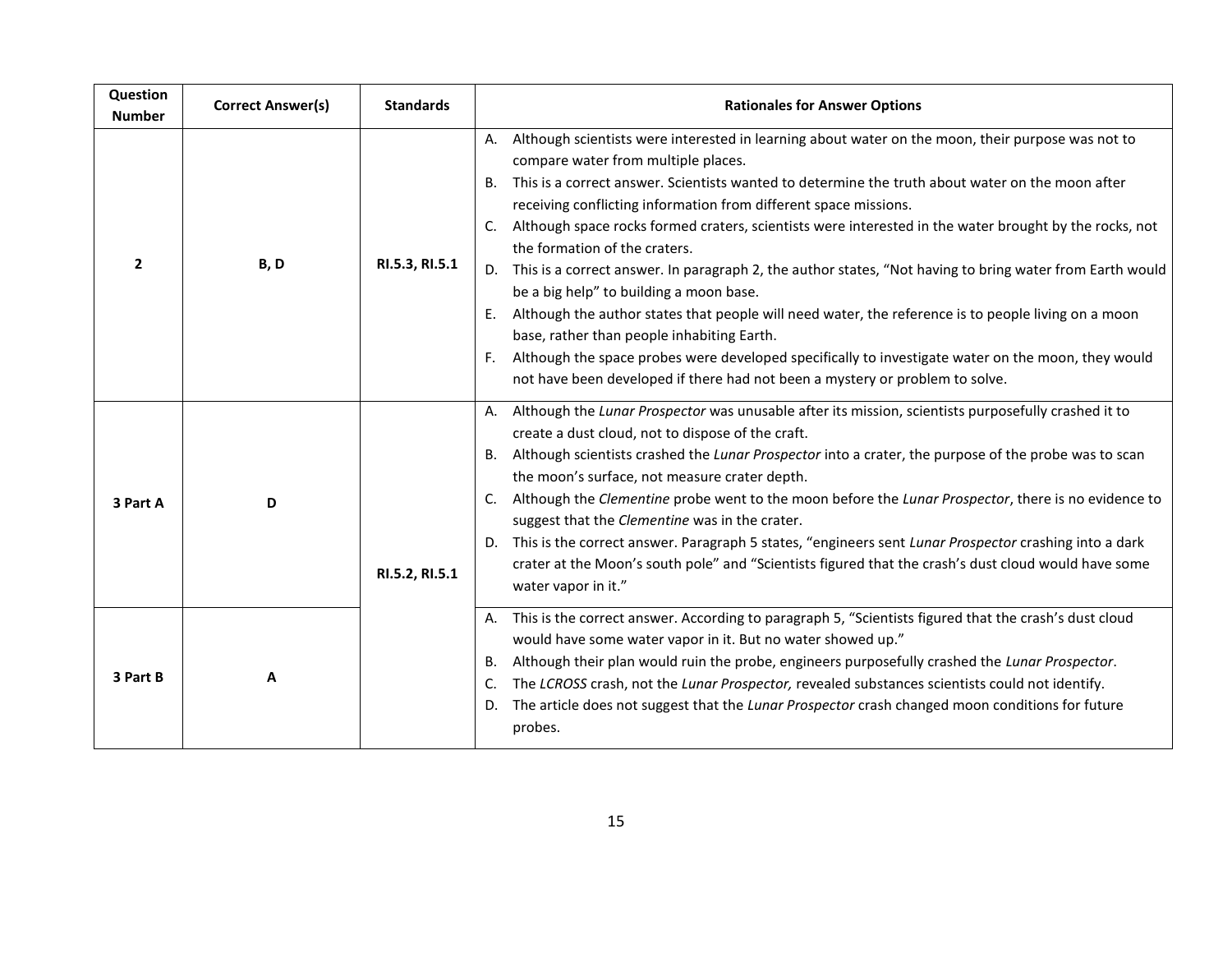| Question<br><b>Number</b> | Correct Answer(s)                                      | <b>Standards</b>          | <b>Rationales for Answer Options</b>                                                                                                                                                                                                                                                                                                                                                                                                                                                                                                                                                                                                                                                                                                                                                                |                                                                |                                                                                                                                                                                          |  |
|---------------------------|--------------------------------------------------------|---------------------------|-----------------------------------------------------------------------------------------------------------------------------------------------------------------------------------------------------------------------------------------------------------------------------------------------------------------------------------------------------------------------------------------------------------------------------------------------------------------------------------------------------------------------------------------------------------------------------------------------------------------------------------------------------------------------------------------------------------------------------------------------------------------------------------------------------|----------------------------------------------------------------|------------------------------------------------------------------------------------------------------------------------------------------------------------------------------------------|--|
| 4                         | A                                                      | RI.5.2, RI.5.1            | This is the correct answer. Paragraphs 1 and 2 explain how and where water is on the moon, while the<br>rest of the article describes space explorations that studied water on the moon.<br>Although paragraph 2 identifies which parts of the moon are coldest, this is a minor detail supporting<br><b>B.</b><br>the main idea that there may be water present on the moon.<br>Although paragraph 2 explains a benefit of finding water on the moon, this is a minor detail supporting<br>the main idea of why scientists have explored this possibility.<br>Although it is clear that collecting information about the moon is not easy, the focus of the article is not<br>D.<br>the difficulty of collecting information but the question of whether or not there is water ice on the<br>moon. |                                                                |                                                                                                                                                                                          |  |
| 5                         | See answers and<br>rationales in right-hand<br>column. | RI.5.2, RI.5.3,<br>RI.5.1 | Clementine                                                                                                                                                                                                                                                                                                                                                                                                                                                                                                                                                                                                                                                                                                                                                                                          | Answer:<br>found hints of ice in<br>dark craters               | Rationale: According to paragraph 3, "Clementine's radar also<br>found hints of ice in those craters."                                                                                   |  |
|                           |                                                        |                           | Lunar Prospector                                                                                                                                                                                                                                                                                                                                                                                                                                                                                                                                                                                                                                                                                                                                                                                    | Answer:<br>found ice crystals in<br>soil near poles            | Rationale: According to paragraph 4, "Water ice crystals<br>seemed to be mixed in with the dusty lunar soil."                                                                            |  |
|                           |                                                        |                           | Lunar<br>Reconnaissance<br><b>Orbiter</b>                                                                                                                                                                                                                                                                                                                                                                                                                                                                                                                                                                                                                                                                                                                                                           | Answer:<br>carried craft<br>designed to solve<br>water mystery | Rationale: According to paragraph 6, "When the robotic<br>explorer Lunar Reconnaissance Orbiter flew to the Moon in<br>2009, another spacecraft piggybacked on it."                      |  |
|                           |                                                        |                           | <b>LCROSS</b>                                                                                                                                                                                                                                                                                                                                                                                                                                                                                                                                                                                                                                                                                                                                                                                       | Answer:<br>revealed water by<br>crashing into crater           | Rationale: According to paragraph 6, "Only minutes later<br>LCROSS slammed itself into the crater, too, as astronomers on<br>Earth searched the kicked-up cloud for water-and found it." |  |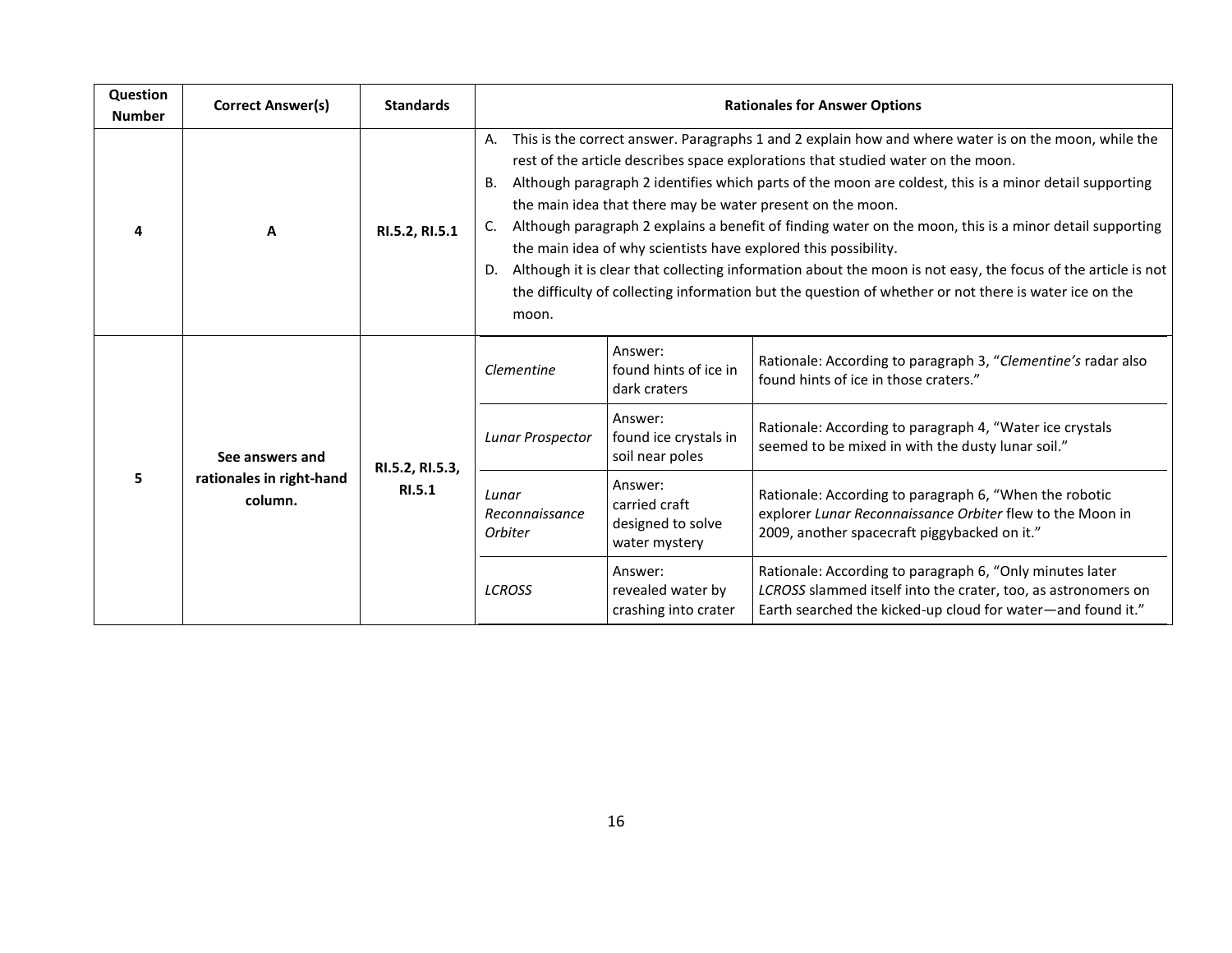| Question<br><b>Number</b> | <b>Correct Answer(s)</b> | <b>Standards</b> | <b>Rationales for Answer Options</b>                                                                                                                                                                                                                                                                                                                                                                                                                                                                                                                                                                                                                                                                                                                                                                                                                                                                                                                                                                                                                                                                 |
|---------------------------|--------------------------|------------------|------------------------------------------------------------------------------------------------------------------------------------------------------------------------------------------------------------------------------------------------------------------------------------------------------------------------------------------------------------------------------------------------------------------------------------------------------------------------------------------------------------------------------------------------------------------------------------------------------------------------------------------------------------------------------------------------------------------------------------------------------------------------------------------------------------------------------------------------------------------------------------------------------------------------------------------------------------------------------------------------------------------------------------------------------------------------------------------------------|
| 6                         | D, E                     | RI.5.8, RI.5.1   | According to paragraph 2, water could be found only on the coldest parts of the moon, the poles, so we<br>А.<br>know there cannot be water elsewhere on the moon.<br>According to paragraph 1, "Sunlight evaporated most of the ice" brought to the moon by space rocks.<br><b>B.</b><br>To be evaporated, the ice would need to melt first.<br>According to paragraph 2, "The coldest places on the Moon are where the Sun never shines" because<br>C.<br>of the depth of the craters, so we know why certain craters are cold and deep.<br>D. This is a correct answer. According to paragraph 7, "There's likely a lot of ice on the Moon," but based<br>on the findings of so far of "a dozen two-gallon buckets" of water, we do not know for sure.<br>This is a correct answer. According to paragraph 8, "Scientists haven't been able to identify some of the<br>Ε.<br>materials kicked-up into the debris cloud-yet."<br>According to paragraph 1, "The ice carried by space rocks scattered across the lunar surface upon<br>impact," so we know how rocks were scattered across the moon. |
| 7 Part A                  | B                        |                  | Although the Cabeus is near the Moon's south pole, the article does not indicate how it was formed or<br>how much water ice scientists expected to be inside it.<br>This is the correct answer. According to paragraph 2, water ice is most likely found in deep craters that<br>В.<br>do not receive sunlight.<br>Although the article states that deeper craters receive less sunlight and thus experience less<br>C.<br>evaporation of water ice, there is no indication that smaller craters preserve water ice.<br>Although the LCROSS "radioed back what it saw," there is no evidence to suggest better visibility<br>D.<br>outside of the Cabeus crater.                                                                                                                                                                                                                                                                                                                                                                                                                                     |
| 7 Part B                  | D                        | RI.5.3, RI.5.1   | A. Although the first two paragraphs discuss water ice on the Moon, they focus on how water traveled to<br>the moon rather than how it could remain on the surface.<br>Although the first two paragraphs discuss water ice on the Moon, they focus on how water was<br>В.<br>scattered and mostly evaporated on the Moon, not how it remains on the surface.<br>Although the first two paragraphs discuss water ice on the Moon, they do does not identify where<br>C.<br>scientists expected to find water ice.<br>This is the correct answer. This detail connects the ideas that the depth of craters and the lack of<br>D.<br>sunlight allow water ice to remain on the surface of the moon.                                                                                                                                                                                                                                                                                                                                                                                                     |